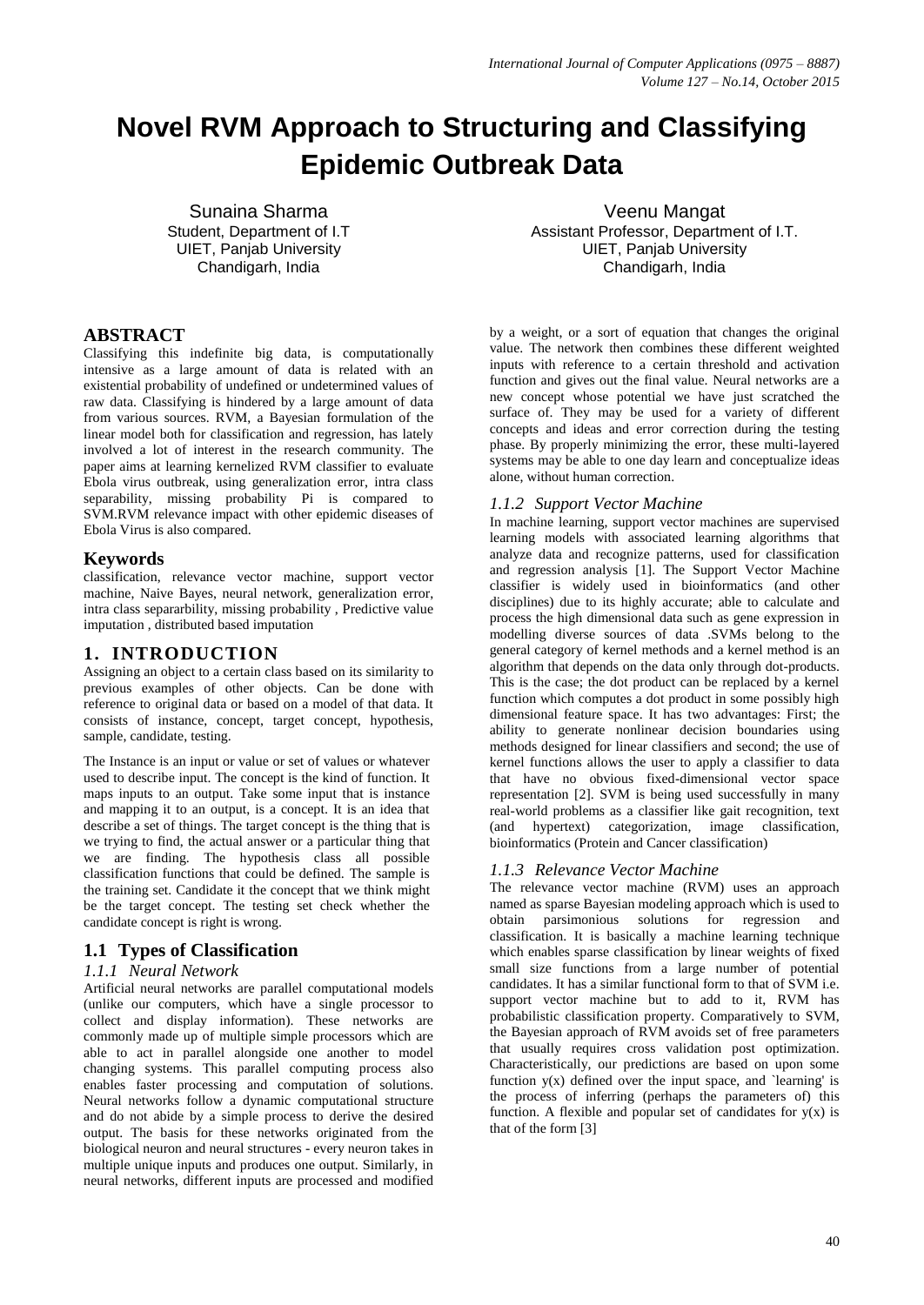$$
y(\mathbf{x}; \mathbf{w}) = \sum_{i=1}^{M} w_i \phi_i(\mathbf{x}) = \mathbf{w}^{\mathrm{T}} \phi(\mathbf{x})
$$
\n(1)

where the output is a linearly-weighted sum of M, generally nonlinear and fixed, basis functions  $\Phi(x)=(\Phi 1(x); \Phi 2)$  $(x)$ ;...;-M  $(x)$ <sup>T</sup>. Exploration of functions of the type (1) is facilitated since the adjustable parameters (or `weights')  $w =$ (w1; w2;:::;wM )T appear linearly, and to estimate `good' values for those parameters [3]. Thus, it's a Bayesian approach to SVM, that is, it operates over distributions and outputs a PDF of scores instead of a point estimate. RVMs and techniques such as Platt Scaling are useful for domains where knowing the uncertainty can allow to do interesting things.

#### *1.1.4 Naive Bayes*

Naive Bayes assumes that all the features are conditionally independent of each other. This, therefore, permits us to use the Bayesian rule for probability. Usually this independence assumption works well for most cases if even in actuality they are not really independent. Naive Bayes and ANNs have different performance characteristics with respect to the amount of training data they receive. The Naive Bayes classifier has been shown to perform surprisingly well with very small amounts of training data that most other classifiers, and especially ANNs, would find significantly insufficient. As a result, if you find yourself with a small amount of training data Naive Bayes would be a good bet. However, the two classifiers also behave differently on the other end of the spectrum, when provided with large amounts of training data. As it is fed increasing quantities of training data, the performance of the Naive Bayes classifier plateaus above a certain threshold. Its simplicity prevents it from benefiting incrementally from training data past a certain point. Naive Bayes Classifier is based on the fundamental ('Naive') assumption of independence between every pair of features, i.e. all input variables are stochastically independent of each other. If that assumption is not true (there exist correlations between input variables) then it can impact the accuracy of the Naive Bayes classifier.

#### **2. LITERATURE REVIEW**

- 1. Fatemeh Sheikholesalmi and Georgios B. Giannakis [4] The paper proposed an algorithm for the joint online subspace learning and kernel-based SVM classification approach. The algorithm is of sequential high dimensional data vector applications streaming big data. The algorithm handles the missing entries and leverages the low dimensional data matrix, for the representation of incomplete vectors .Thus, classifiers are developed in the lesser dimension of the projection coefficients. The numerical result and performance analysis depicts the significant effectiveness of the proposed algorithm.
- 2. Geng Fan, Dengwu Ma, Xiaoyan Qu, Xiaofeng Lv [5] (2012) The paper shows for good performance of RVM is achieved by correct selection of kernel function and its parameters. A multi-scale RVM classification approach is developed to overcome the limitation of single kernel based RVM, which is based on intelligent optimization. Quantum- behaved particle swarm optimization (QPSO) algorithm is used for kernel parameters for better robust ability and multiple Gaussian kernels combined by linear weighting is used ,which shows better results in context to classification accuracy than a particular single kernel. Currently, the Gaussian kernel is the special kernel.

However, a particular kernel possibly will not remain always appropriate for complex classification. The learning approach of multiple kernel functions have multi-scale expression ability. The paper depicts that to process complex classification problems with uniform model form and comprehensive scale selections, usage of multi kernel method is benefitted.

- 3. Carson Kai-Sang Leung, Fan Jiang [6] (2014) depicted in their paper an experiment to diminish the additional calculations in mining. To mine indefinite Big data for frequent patterns with an adequate user-listed antimonotonic constraints, a data science solution that uses MapReduce is proposed. To mine interesting patterns many experiments are preformed and those show the efficiency of data science solution used to mine patterns from uncertain big data. Many mining algorithms focus on association and its analysis from precise databases. But currently the databases are uncertain and is more worsen when we move into the era of big data. To avoid waste of time and space in computing all the patterns a solution called BigAnt is proposed ,that allow users to express their interest in terms of anti-monotonic(AM) constrain.
- 4. Maytal Saar-Tsechansky,Foster Provost , Rich Caruana [7] (2007) the Paper compares several different methods of PVI and DBI imputations using reduced models. It shows hybrid approached to estimate the accuracy and to evaluate the balance between the imputation methods. Paper discussed the brief on missing values and alternative methods to them. Imputation outperform are conducted in context to decision tress. It has various evidence of generalizability with logistic regression
- 5. Jianfeng Fen [8] (1998) The paper discussed an open problem of learning machine for finding an exact form for the generalization error. With the help of theory of statics, the paper shows the exact form of generalization error of simple perceptron. A perceptron rule is easily implementation and its implementation is shown by simple additions and subtractions and with famous convergence theorem. It shows the possibility of rigorous generalization error analysis.
- 6. Junhui Wang and Xiaotong Shen [9] (2006) This paper gave a brief description on generalization error, it shows the methodology to estimate generalization error. The technique to optimize the measure is proposed. The outperforms of CV of both fixed and random designs is demonstrated via simulation also. Tuning and combining applications are discussed.
- 7. S. Ravikumar, A. Shanmugam [10] (2014) proposed a method for detection of white blood cell based on relevance vector machine. The methodology effectively works for WBC detection. The computational time of images is observed reduced. For increasing the efficiency the various feature vectors are used such as length, area, perimeter etc. The paper shows the increase in efficiency by 91% compare to other methods. A proposed method gives best result in medical field.
- 8. Stephen Kaisler,Frank Armour,J. Alberto Espinosa,William Money [11] The paper discussed about the increase in amount of data in this era. The authors have thrown light on the characteristics of Big Data and the issue and challenged faced in examining this large amount of data. Data management, its storage and cost is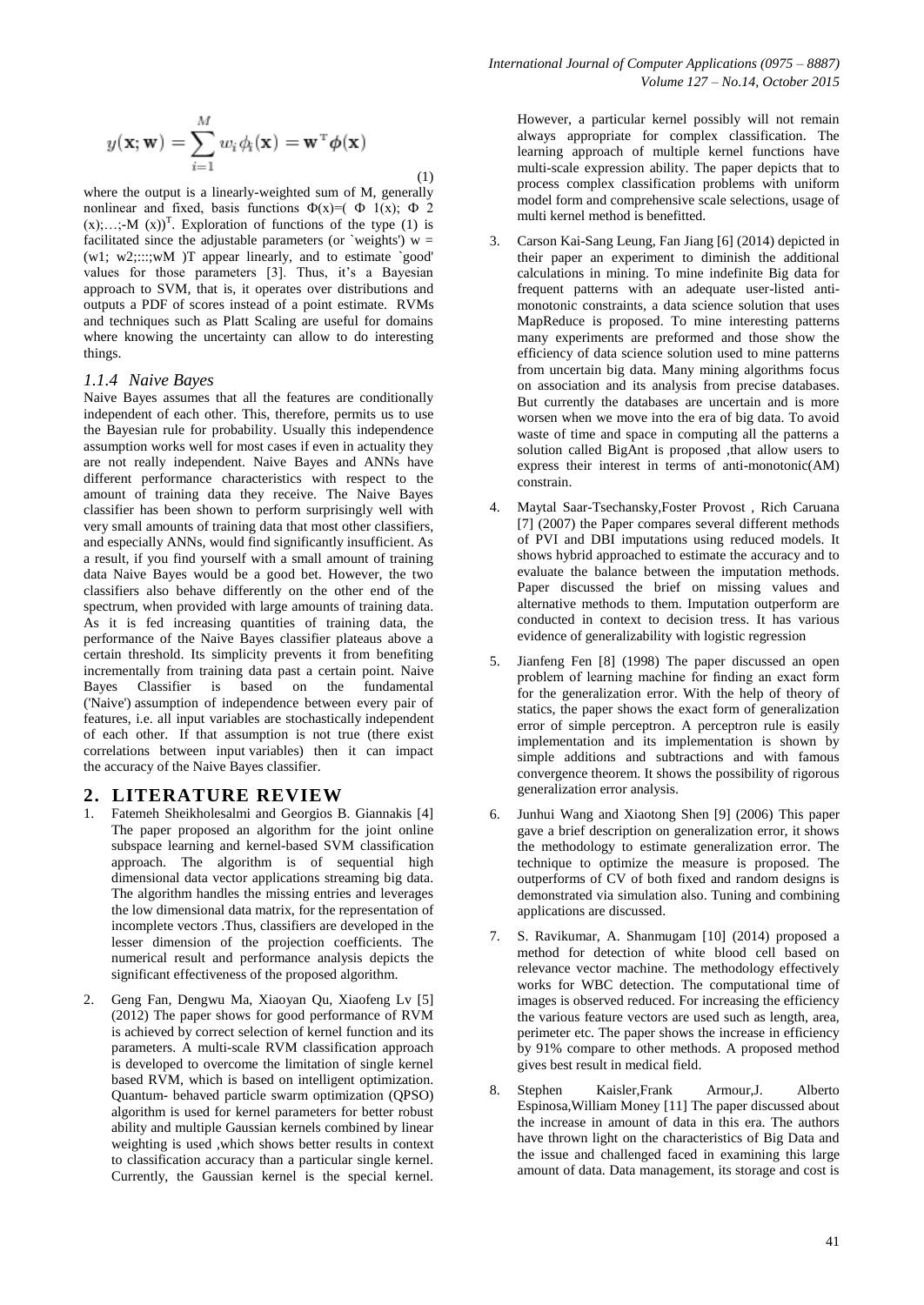*International Journal of Computer Applications (0975 – 8887) Volume 127 – No.14, October 2015*

the challenge majorly forward seen. The main concern is to identify the issues in technology, so as to overcome the storage and management obstructions.

### **3. PARAMETER USED**

The missing probability is the parameter, which defines the probability of unclassified data after the classification process [20].

#### **3.1 Missing Values**

Missing values refers to the useful attribute features that may be missing either at induction time or at the prediction time. In predictive modeling applications, it is required to distinguish between two perspectives that are values unknown in training data or in the test case. Imputation is the most important and most basic approach to deal important value or feature missing for a particular instance. It estimates the missing value from the present data. There are two key types of imputation methodologies are Predictive value imputation (PVI), distributed based imputation (DBI). PVI the value to be used by model is estimated by predictive value imputation. DBI prediction will be based on this prediction and its conditional distribution of the missing value is estimated. Most of time, missing values occur completely at random.

The missing value probability for each data set and each treatment is the probability obtained by the difference between the classification accurateness for the treatment and (as a baseline) the accurateness attained if all features had been recognized both for training and for testing (the "complete" setting). The missing value probability (improvement) is given by 100·

$$
(A_{CT} - A_{CK})/A_{CK} \qquad (2)
$$

Where  $A_{CK}$  is the prediction accuracy found in the complete setting, and  $A_{CT}$  denotes the accuracy obtained when a test instance includes missing values and a treatment T is applied [2].

#### **3.2 Generalization Error**

The generalized or generalization error for a machine learning scheme is defined as the capability of the machine learning method to learn and generalize the unseen or unstructured data. The distance is measured between the error on training dataset and test dataset and then is computed as the averaging factor for the each iteration during the whole learning process.

The generalization error has been tested containing the dataset of multiple entries of disease impacts, where each row defines one entry. The RVM kernel is training with different numbers of training and testing dataset sizes, with the standard deviation 0.1 versus π. The linear classifier (RVM) has been used for the classification purposes to reduce the generalization error.

#### **3.3 Intra -Class Separability**

Consider a data set consisting of N paired data values  $(x_{n,1},$  $x_{n,2}$ ), for  $n = 1, ..., N$ . The intra-class correlation are originally proposed by Ronald Fisher is [13]:

$$
r = \frac{1}{Ns^2} \sum_{n=1}^{N} (x_{n,1} - \bar{x})(x_{n,2} - \bar{x})
$$
  

$$
\bar{x} = \frac{1}{2N} \sum_{n=1}^{N} (x_{n,1} + x_{n,2})
$$
  
Where,

$$
s^{2} = \frac{1}{2N} \left\{ \sum_{n=1}^{N} (x_{n,1} - \bar{x})^{2} + \sum_{n=1}^{N} (x_{n,2} - \bar{x})^{2} \right\}
$$
(5)

Later versions of this statistic used the degrees of freedom 2N  $-1$  in the denominator for calculating s<sup>2</sup> and N  $-1$  in the denominator for calculating  $r$ , so that  $s^2$  becomes unbiased, and r becomes unbiased if s is known [14].

# **4. IMPLEMENTATION SCENARIO**



#### **5. RESULTS**

#### **5.1 Dataset Description**

A dataset of Ebola virus death toll is taken. The dataset has many problems which lend themselves to useful lessons that can be applied to Big Data as well [15].

- WHO (World Health Organization), www.who.int/csr/disease/ebola/situation-reports/en/ (Data after Aug 29, 2014).
- CDC www.cdc.gov/vhf/ebola/outbreaks/2014-westafrica/index.html (before Aug 29, 2014).

| <b>Dataset Type</b>                 | Number of<br><b>Rows/Entries</b> | <b>Size on Disk</b> |
|-------------------------------------|----------------------------------|---------------------|
| Dataset1-Cumulative<br>Death cases  | 5706                             | 3387898 bytes       |
| Dataset2-Ebola<br>Death rate cases  | 102691                           | 60973698 bytes      |
| Ebola Dataset3-<br>death rate cases | 1026901                          | 609732498 bytes     |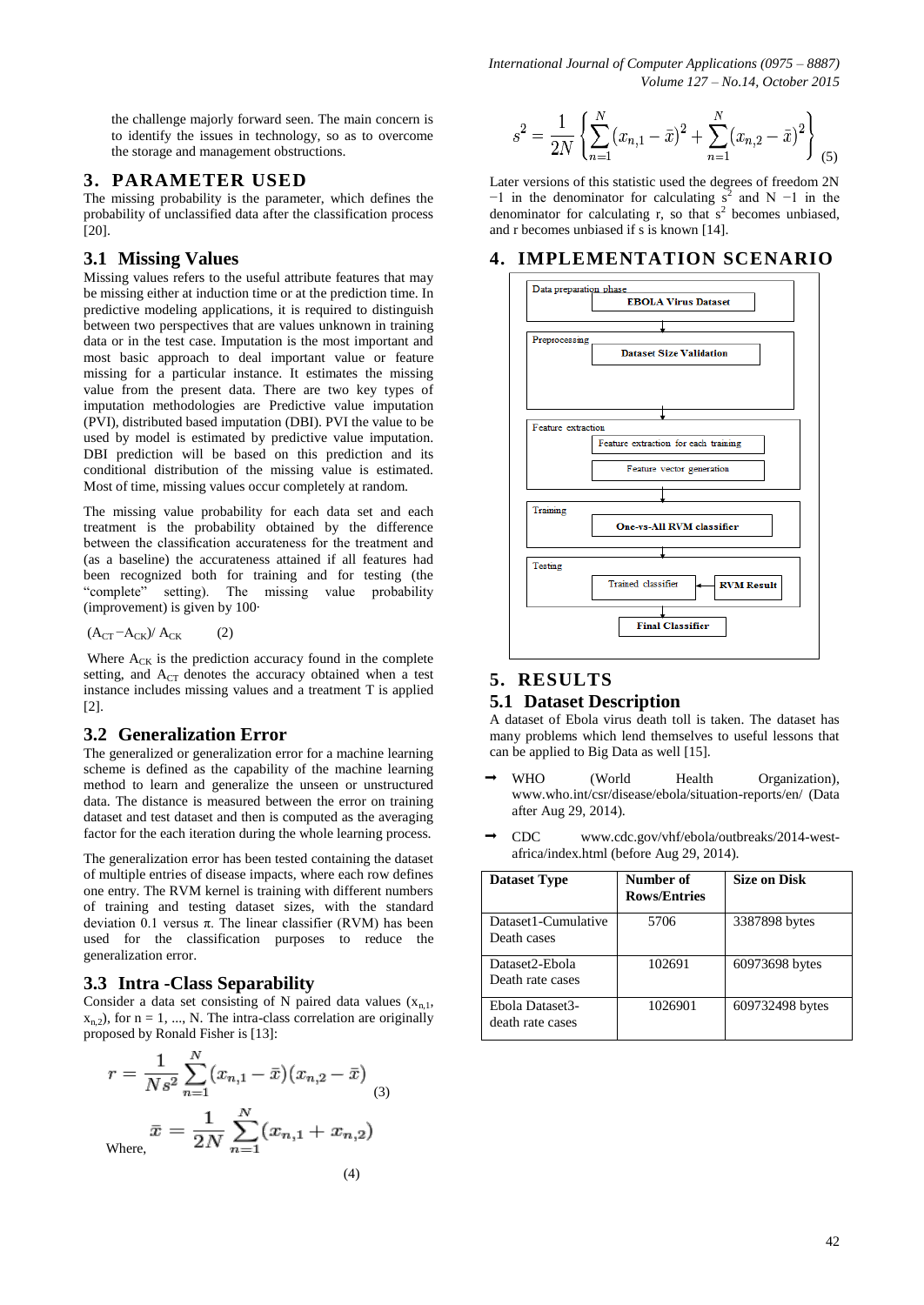# **5.2 RESULT ANALYSIS**



**Figure 1 Generalization error versus intra-class separability of proposed model**



**Figure 2 Generalization error versus Missing Probability Pi of proposed model**



**Figure 3 Generalization error and intra- class separability of proposed Model using RVM with large dataset size**



**Figure 4 Generalization error and Missing probability Pi of proposed Model using RVM with large dataset size**

Figure 3 and 4 shows generalisation error against Intra class separability and missing probability pi, respectively of larger dataset size. RVM shows lower generalization error

probability against the missing probability (Pi) or intra-class separability**.**



**Figure 5 Generalization error versus intra-class separability of existing model using SVM**

The generalization error has been compared against the intraclass separability under the results and discussion model. The intra-class separability is the ability of the classifier to correctly classify the given data into the various classes. The intra-class separability is inversely proportional to the generalization error. The higher intra-class separability and lower generalization errors depict the better performance of the classification model**.**



**Figure 6 Generalization error versus missing probability Pi of existing model using SVM**

The generalization error has been also compared against the missing probability or Pi. With the rise is the missing probability, the generalization error is also rising, which shows the directly proportional relationship between the missing probability (Pi) and Generalization error. The missing probability is the parameter, which defines the probability of unclassified data after the classification process.



**Figure 7 Comparison between RVM and SVM classifier showing Generalization error versus Intra class separability**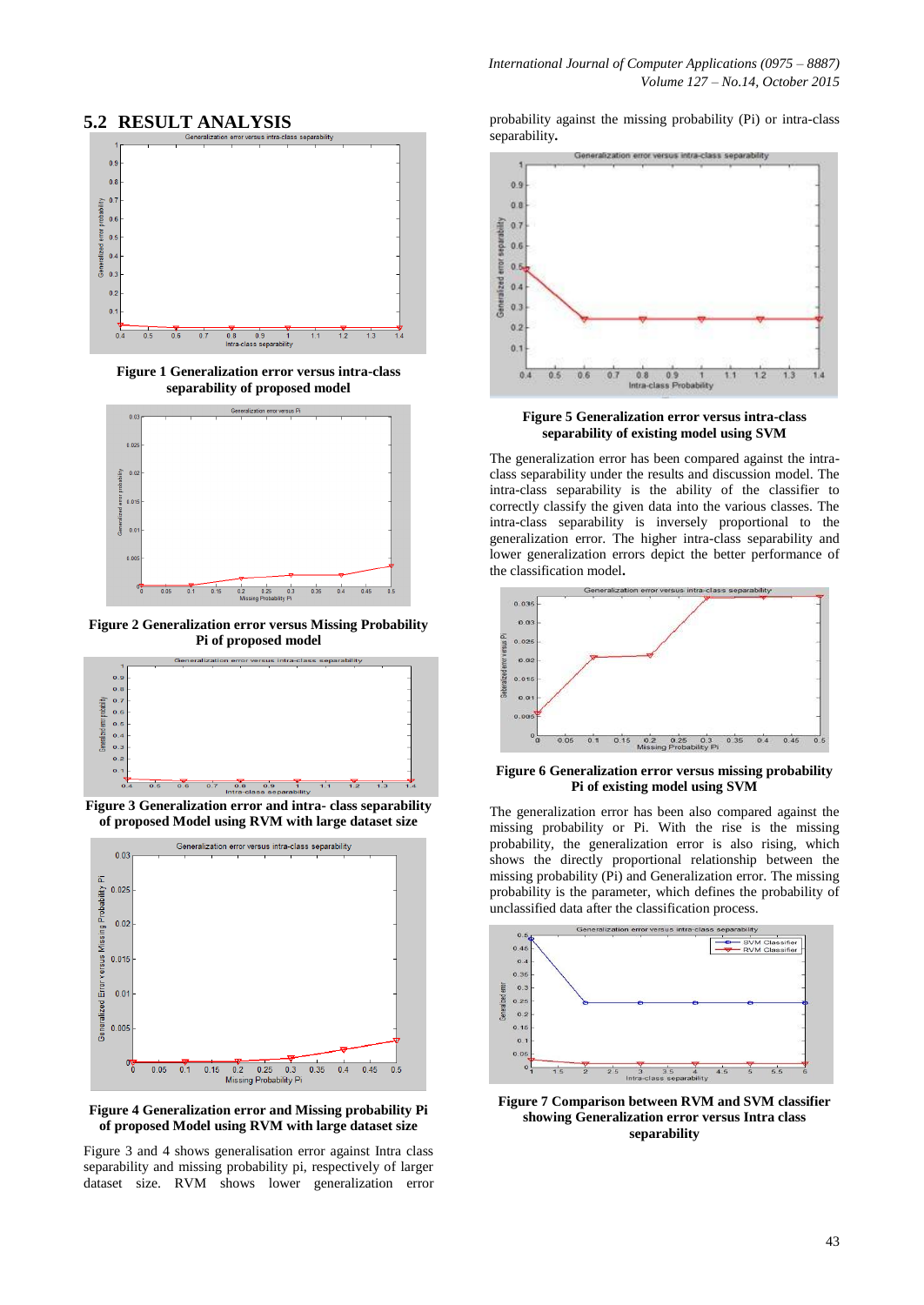

**Figure 8 Comparison between RVM and SVM classifier showing Generalization error versus Missing probability Pi**

**Table 1 Evaluating Generalisation Error of SVM and RVM using Intra class separability**

| <b>Intra-Class</b><br><b>Separability</b> | <b>Generalization</b><br>Error of SVM | <b>Generalization</b><br><b>Error of SVM</b> |
|-------------------------------------------|---------------------------------------|----------------------------------------------|
| 0.4                                       | 0.485714                              | 0.028571                                     |
| 0.6                                       | 0.242857                              | 0.014286                                     |
| 0.8                                       | 0.242857                              | 0.014286                                     |
| 1                                         | 0.242857                              | 0.014286                                     |
| 1.2.                                      | 0.242857                              | 0.014286                                     |
| 1.4                                       | 0.242857                              | 0.014286                                     |

Intra class separability range lies between 0-10. In our record, minimum interval value is 0.4 and maximum is 1.4 for intra class separability and accordingly Generalization error is estimated which lies between 0-1 is shown in above table.

**Table 2 Evaluating generalisation error of SVM and RVM using Missing probability Pi**

| <b>Missing</b><br>probability Pi | <b>Generalization</b><br><b>Error of SVM</b> | <b>Generalization</b><br><b>Error of SVM</b> |
|----------------------------------|----------------------------------------------|----------------------------------------------|
|                                  | 0.00653                                      | 7.14E-05                                     |
| 0.1                              | 0.014963                                     | 0.000104                                     |
| 0.2                              | 0.025005                                     | 0.000218                                     |
| 0.3                              | 0.028349                                     | 0.000621                                     |
| 0.4                              | 0.028906                                     | 0.001848                                     |
| 0.5                              | 0.051785                                     | 0.003169                                     |

Missing Probability range lies between 0-10. In our record, minimum interval value is 0 and maximum is 0.5 for intra class separability and accordingly Generalization error is estimated which lies between 0-1 is shown in above table.

#### **6. CONCLUSION**

The proposed model results have been obtained on the basis of various performance parameters. The result evaluation has been performed against the existing model, where the support vector machine (SVM) has been used for the purpose of data classification. The proposed model has been developed using the relevance vector machine (RVM) model. The major performance parameter of generalization error has been evaluated against the missing probability and intra-class separability. The proposed model with RVM has been performed atleast two times (2x) better than the existing system with SVM classifier i.e. It has been found that lower generalization error probability against the missing probability (Pi) or intra-class separability is seen. Hence, the experimental results of the proposed model have been proved the proposed model as the efficient model than the existing model.

# **7. FUTURE WORK**

In the future, the proposed model can be enhanced using the amalgamation of effective feature descriptor with some effective classifier. The proposed model performance can be evaluated and compared against any other similar model on the appropriate dataset.

# **8. REFERENCES**

- [1] P. Jenifer Martina , P. Nagarajan , P. Karthikeyan," Hand Gesture Recognition Based Real-time Command System",International Journal of Computer Science and Mobile Computing A Monthly Journal of Computer Science and Information Technology IJCSMC, Vol. 2, Issue. 4, April 2013, pg.295 – 299.
- [2] Rapanjot Kaur, Gagangeet Singh Aujla,"Review on: Enhanced Offline Signature Recognition Using NeuralNetwork and SVM", (IJCSIT) International Journal of Computer Science and Information Technologies, Vol. 5 (3) , 2014, 3648-3652
- [3] Michael E. Tipping,"Sparse Bayesian Learning and the Relevance Vector Machine ",Journal of Machine Learning Research ,1 (2001) 211–244 Submitted 5/00; Published 6/01
- [4] Fatemeh Sheikholesalmi and Georgios B. Giannakis," Online Subspace Learning and Nonlinear Classification of Big Data with Misses",Dept. of ECE and Digital Tech. Center, Univ. of Minnesota.
- [5] Geng Fan, Dengwu Ma, Xiaoyan Qu, Xiaofeng Lv, " Multi-scale Relevance Vector Machine Classification Based on Intelligent Optimization", 2012 International Conference on Systems and Informatics (ICSAI 2012)
- [6] Carson Kai-Sang Leung,Fan Jiang," A Data Science Solution for Mining Interesting Patterns from Uncertain Big Data", IEEE Fourth International Conference on Big Data and Cloud Computing, 2014,3-5 Dec. 2014 , pp.235 - 242 ,IEEE,10.1109/BDCloud.2014.136.
- [7] Maytal Saar-Tsechansky ,Foster Provost , Rich Caruana," Handling Missing Values when Applying Classification Models",Journal of Machine Learning Research 8 (2007), pp. 1625-1657 Submitted 7/05; Revised 5/06; Published 7/07.
- [8] Jianfeng Feng, "Generalization errors of the simple perceptron", J. Phys. A: Math. Gen. 31 (1998) 4037– 4048. Printed in the UK PII: S0305-4470(98)86524-4
- [9] Junhui Wang and Xiaotong Shen,"Estimation Of Generalization error :Random and fixed Inputs", Statistica Sinica 16(2006), pp.569-588.
- [10] S. Ravikumar , A. Shanmugam,"WBC Image Segmentation and Classification Using RVM" , Applied Mathematical Sciences, Vol. 8, 2014, no. 45, 2227 - 2237